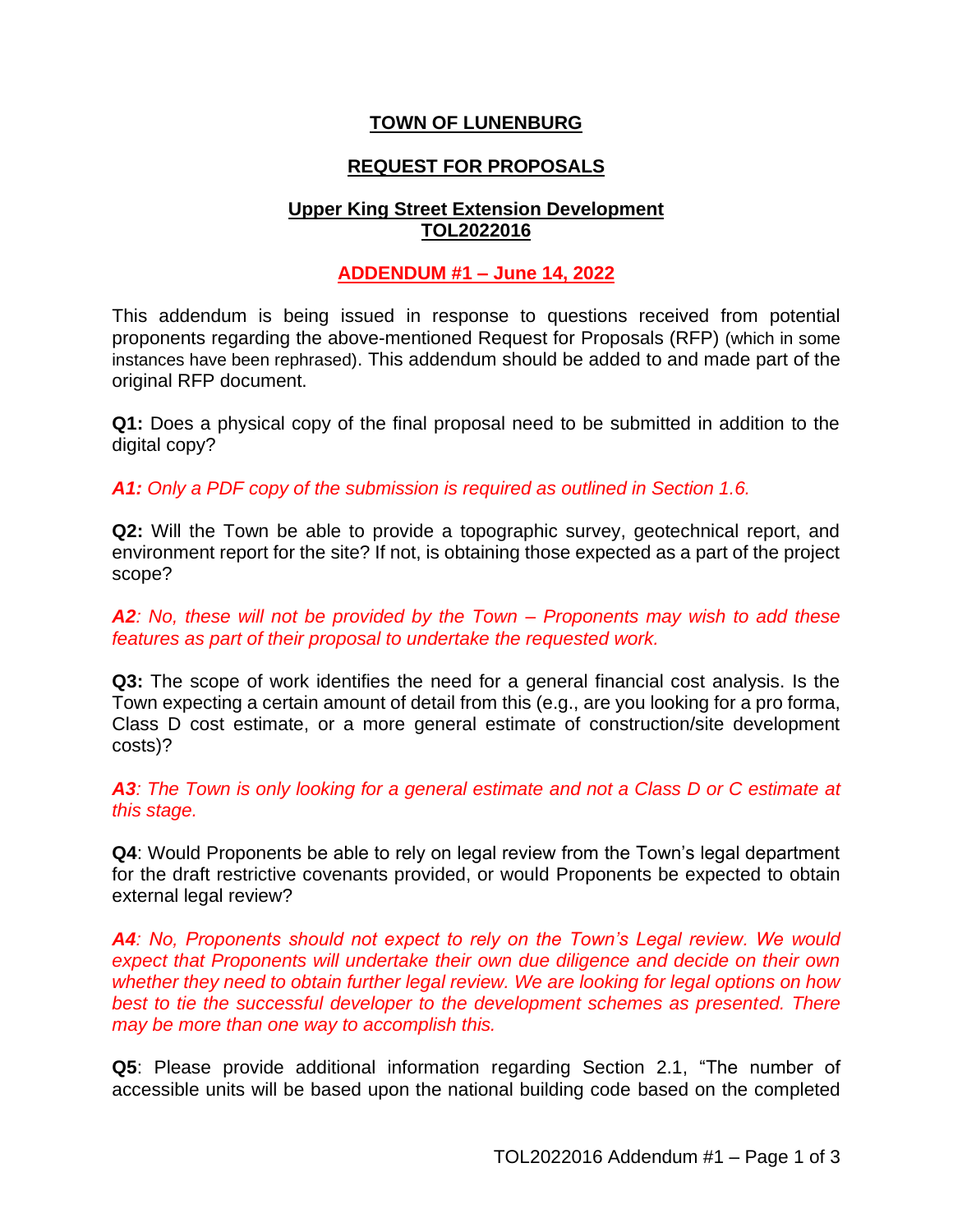developed site scheme as presented by the proponent (not on individual aspects of the development)."

*A5: The number of accessible units will be based on the entire scheme not the individual buildings. For example, a three-unit building may need one accessible unit – whereas the entire scheme of 50 units would need a higher number of accessible units – not solely based on individual buildings.* 

**Q6**: Section 2.1 states "proponents should note that properties are known to be archaeological hot spots and if any artifacts are found they must contact the Provincial Dept of Communities, Culture and Heritage" – is this requirement only for the eventual developer of the property or would we be required to account for it in some way in the creation of the development schemes?

*A6: This should be acknowledged in the documents provided for any future developer of the site to acknowledge and be aware of. It should not affect the creation of the development schemes at this time unless they plan on undertaking any physical digging around the site.*

**Q7**: The level of detail delivered on some of the RFP components is variable based on available budget. Would you be able to provide us with an idea of the proposed budget for this project so that we can plan a work approach that is suitable for that budget?

### *A7: No, the Town will not be providing this information.*

**Q8**: A timeline for completion and awarding the RFP was not included. Is there a sense of timing on when the Town would award the RFP as well as when they would like to see the work started/completed?

# *A8: Timeline has not been determined – will be agreed upon by the Town and the successful proponent.*

**Q9**: Once the RFP is awarded, will base mapping be provided (i.e., property mapping, LIDAR, topo, etc.) to whom the RFP is awarded? If property mapping is to be provided, will this be provincial mapping or has the site been surveyed?

# *A9: Provincial mapping is available. We currently do not have a legal survey except for PID 60057460 which is available on Property On-line.*

**Q10**: Are there any archaeological or ecological studies that have been completed for the site that can be shared with whom the RFP is awarded to so that they can be taken into consideration during the design?

#### *A10: No, we have no such studies.*

**Q11**: The RFP speaks to the extension of services (i.e., storm, sanitary, water, etc.), will mapping and/or GIS data be provided to whom the RFP is awarded?